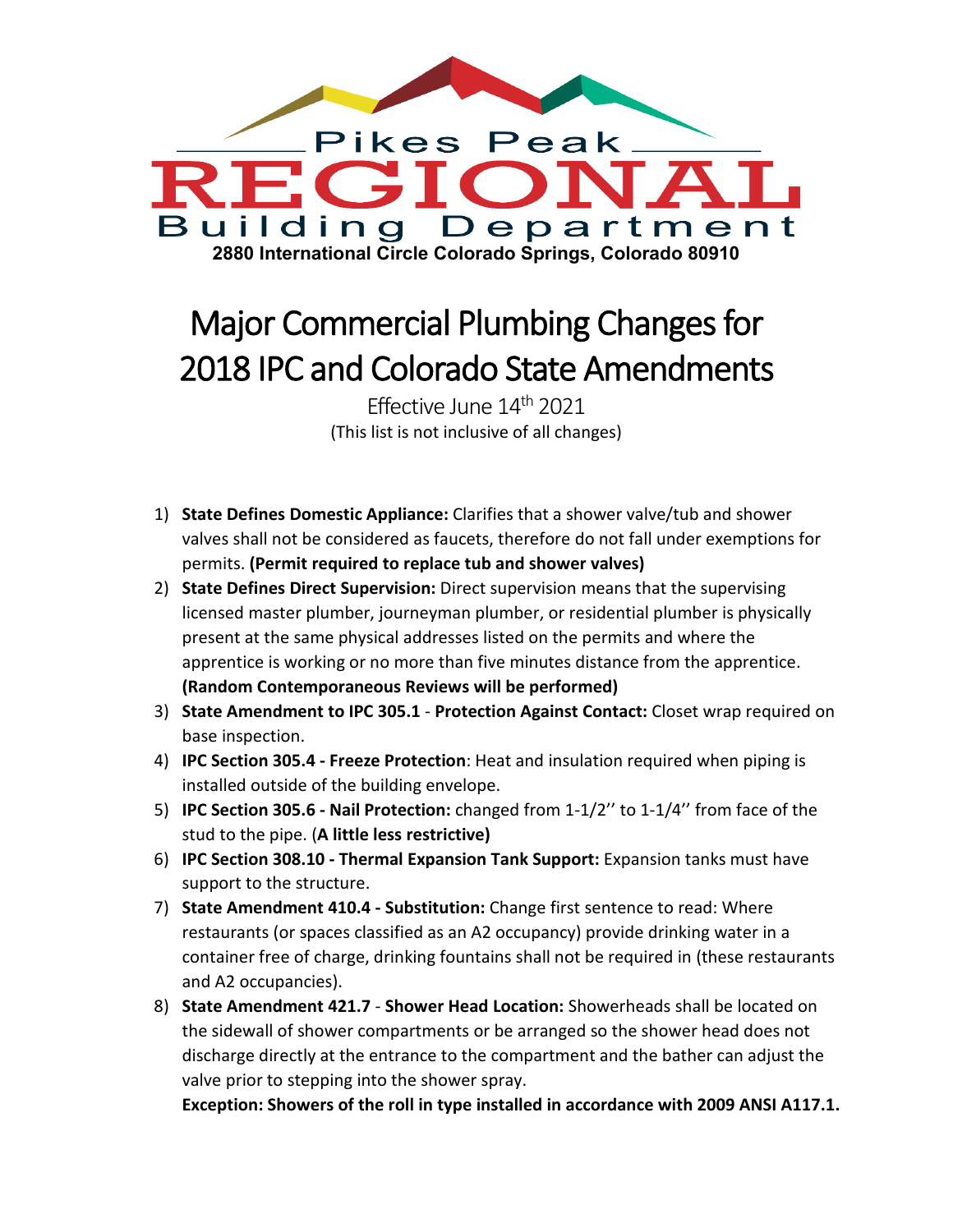- 9) **State Amendment IPC Section 504.6.1 - Collection of Relief Valve Discharge:** T&P shall discharge to the sanitary drainage system or indirect to the outside. (Including basements)
- 10) **IPC Section 504.6 - Requirements for Discharge Pipe:** Item #14 requires 1 pipe size larger than the T&P outlet for insert fittings. (PEX)
- 11) **State Amendment IPC Section 504.7 - Required pan:** Add new exception to read: Replacements for water heaters that did not have a pan previously installed to code in effect at the time of the original installation.
- 12) **State Amendment IPC Section 504.7 - Required pan. Add new sentence at end of the section to read:** Unless the pan is constructed of material having a flame spread index of 25 or less and a smoke-developed index of 450 or less when tested in accordance with ASTM E84 or UL 723
- 13) **State Amendment IPC Section 605.15.2 - Solvent Cementing:** Delete the exception in its entirety. (CPVC/AL/CPVC will require primer)
- 14) **IPC Section 607.3 - Thermal Expansion Control Device:** Code now allows a device and not just a tank for thermal expansion control.
- 15) **IPC Section 608.8 - Valves and Outlets Prohibited Below Grade:** Yard hydrants will require signage that reads as follows: "CAUTION, NONPOTABLE WATER. DO NOT DRINK."
- 16) **IPC Sections 608.17.1.1 and 608.17.1.2 - Beverage Dispensers:** Specific requirements for backflow devices for beverage dispensers (carbonated and non-carbonated)
- 17) **IPC Section 608.17 - Connections to the Potable Water Systems:** Add new subsection 608.17.2.1 to read: Section 608.17.2.1 essentially nontoxic fluid conditioning chemical. When the conditioning chemical introduced is an essentially nontoxic transfer fluid the potable supplier to the boiler shall, at a minimum, be equipped with a backflow preventer with an intermediate atmospheric vent complying with ASSE 1012 or CSA B64.3.
- 18) **IPC Section 704.1 - Slope of Horizontal Drainage Piping**: Grease waste shall slope minimum ¼'' per foot
- 19) **IPC Section 705.16.4 - Plastic Pipe or Tubing to Other Piping Material:** ABS and PVC shall be allowed 1 glued transition joint at the building sewer and building drain connection. Cannot be installed beneath concrete.
- 20) **State Amendment IPC Section 706.3:** Add sentence to end of IPC Section 706.3: fixture crosses will not be required to meet the exception of IPC Section706.3
- 21) **State Amendment IPC Section 708.1.3 - Building drain and building sewer junction**. Add new sentence at the end of the section to read: When the cleanout is installed at the junction of the building drain and building sewer, it shall be an approved two way fitting with a single riser not to exceed 4 feet in depth or a two riser cleanout using back to back combination fittings or equal of schedule 40 material.
- 22) **IPC Section 713 - Health Care: Deleted**